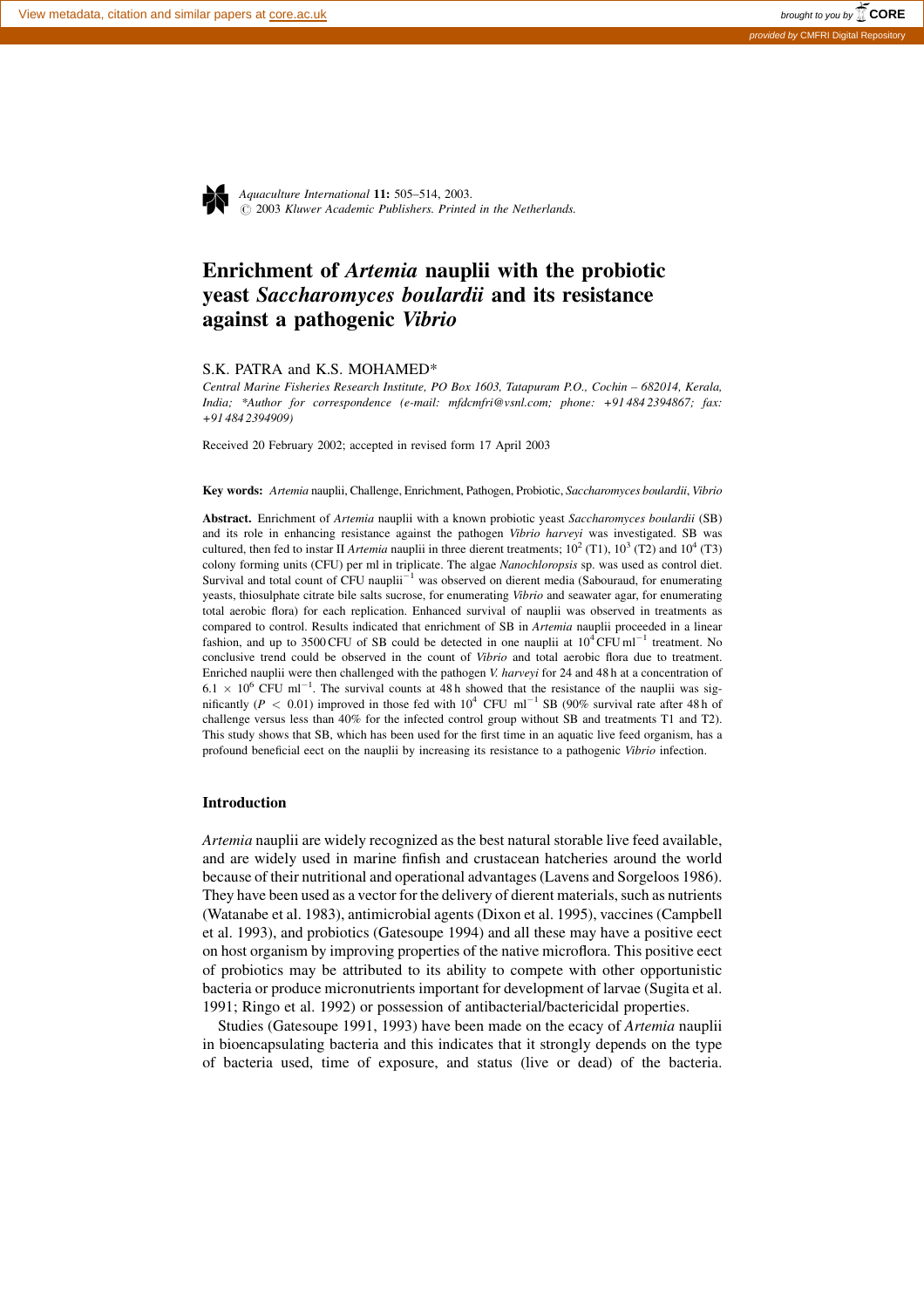Gatesoupe (1993) has also shown that uptake of spores of the bacteria (Bacillus IP 5832) by the rotifer usually takes place within an hour and is then digested during the following hours. This probiotic treatment modified the rotifer flora and increased the resistance of turbot larvae challenged with a pathogenic Vibrio. Makridis et al. (2000) reported the change in composition of bacterial microflora of the live food organisms (rotifer and *Artemia*), with the bioencapsulated strains comprising up to 100% of the total colony forming units (CFU).

Saccharomyces boulardii (SB) is well known as a human probiotic yeast, isolated from lychee fruits, which is active against *Clostridium dicile* (Buts et al. 1993) and Vibrio cholera toxin (Vidon et al. 1986; Czerucka et al. 1994). This yeast is well suited as a probiotic agent because it is able to achieve high concentration in the colon quickly, maintain constant levels, does not permanently colonize the colon, and does not translocate easily out of the intestinal tract compared to other colonic flora (McFarland and Bernasconi 1993). It is also eective and safe for oral ingestion in case of adults as well as children infected with acute diarrhoea. Although it is used as both a preventive and as a therapeutic agent in human beings and farm animals, its eects has not been studied in aquatic organisms so far. Vibrio induced mortality are common in crustacean and finfish hatcheries. The fact that SB is eective against V. cholera toxin prompted us to examine whether SB would be equally eective against marine pathogenic vibrios. Besides, the availability of suitable probiotic species for use in shrimp and fish hatcheries is limited.

The aims of the present study were: (i) to decide the maximum level of enrichment of Artemia nauplii by the known probiotic yeast SB, (ii) to examine changes in other micro flora resulting from such treatment, and (iii) to investigate its role in enhancement of resistance against a pathogenic Vibrio, by means of a challenge test.

#### Materials and methods

#### Probiotic

Pure cultures of the yeast SB were reisolated on Sabouraud broth (HiMedia Laboratory, India) from dried powder in gelatine capsules available from Laboratories Biocodex, France, and stored at  $4^{\circ}$ C. Characterization of SB was carried out by means of the Api 20C Aux (Bio Merieux, France) test. The yeast was cultured at room temperature (25–28 °C) with 10% innoculum, in Sabouraud broth under continuous agitation. The concentration of the yeast was determined by counting total CFU on Sabouraud Agar (Pothoulakis et al. 1993) after incubation at  $37^{\circ}$ C for 48 h.

#### Artemia nauplii

Artemia franciscana (San Francisco Bay brand) cysts were decapsulated, incubated for 28 h, at 28 °C in 33 ppt salinity seawater under strong illumination (2000 lux) and aeration (Lavens and Sorgeloos 1986). After 28 h post-hatch, instar II Artemia

506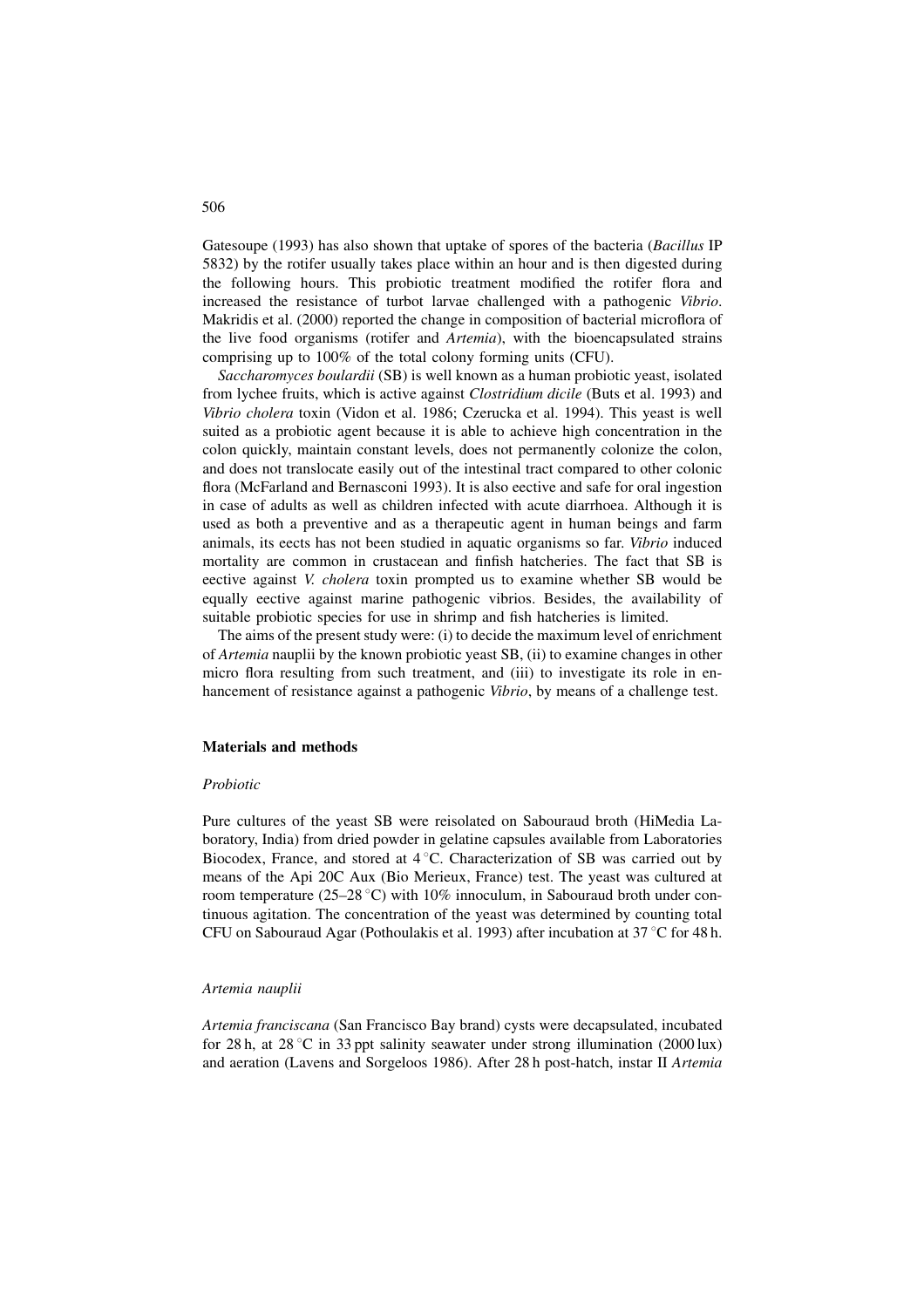nauplii  $(600 \,\mu m)$  average length) were harvested by exploiting the positive phototactic behaviour of the nauplii.

#### Enrichment treatments

To determine experimental treatment concentrations, instar II nauplii of Artemia were fed with SB concentration ranging from  $10^2$  to  $10^5$  CFU ml<sup>-1</sup> and their survival was assessed after 24 h. Above  $10^4$  CFU ml<sup>-1</sup> concentration, the survival of *Artemia* nauplii was very low due to the polluting nature of the media and hence concentrations ranging from  $10^2$  to  $10^4$  were selected for the experiments. Instar II Artemia nauplii were stocked at rate of 20 nauplii m $l^{-1}$  in total volume of 21 water in 31 capacity glass containers and aerated continuously. Nauplii were fed with Nanochloropsis sp. at concentration of  $10^6$  cells ml<sup>-1</sup> in control. The three dierent treatments (T1, T2 and T3) were  $10^2$ ,  $10^3$  and  $10^4$  CFU ml<sup>-1</sup> of SB supplemented with  $10^4$ ,  $10^3$  and  $10^2$  cells ml<sup>-1</sup> of Nanochloropsissp. respectively, enriched for 24 h in triplicate. Enrichment feed was delivered in two doses at 12 h intervals. Two trials of enrichment were conducted.

# Sampling

Mean survival in control and the three dierent treatments were estimated separately after 24 h enrichment. Later 1 ml well mixed samples (enriched nauplii, with counts varying from 13 to 30 per ml) were taken in sterilized vials of 5 ml capacity from each replication for bacteriological sampling.

During bacteriological sampling, nauplii were rinsed with sterile saline water (18 ppt) and homogenized in 5 ml sterile saline water. Serial dilutions of the homogenate in sterilized saline water were spread plated on dierent media, namely, Sabouraud plates for enumerating yeasts, seawater agar (SWA, HiMedia Laboratories Pvt. Ltd., Mumbai, India; composition in  $gl^{-1}$ : Part A contained yeast extract, 5; peptone, 5; beef extract, 3; agar, 15; pH 7.2 ± 0.2 and Part B contained sodium chloride, 24; potassium chloride, 0.7; magnesium chloride, 5.3; magnesium sulphate  $7H<sub>2</sub>O$ , 7;  $pH$  7.2  $\pm$  0.2) plates for enumerating total aerobic flora and thiosulphate citrate bile salts sucrose (TCBS, HiMedia Laboratories Pvt. Ltd., Mumbai, India; composition in  $g1^{-1}$ : yeast extract, 5; protease peptone, 10; sodium thiosulphate, 10; sodium citrate, 10; Ox bile, 8; sucrose, 20; sodium chloride, 10; ferric citrate, 1; bromothymol blue, 0.04; thymol blue, 0.04; agar, 15; pH  $8.6 \pm 0.2$ ) plates for enumerating vibrios. Sabouraud plates were incubated at  $37^{\circ}$ C for 24–48 h, whereas SWA and TCBS plates were incubated at room temperature (25–28 °C) for 16–20 h respectively. CFUs and CFUs/nauplii were counted after incubation for each replication.

#### Challenge test

After enrichment, control and treatment nauplii of trial 2 were challenged with Vibrio harveyi, a luminous strain identified as pathogenic in shrimp hatcheries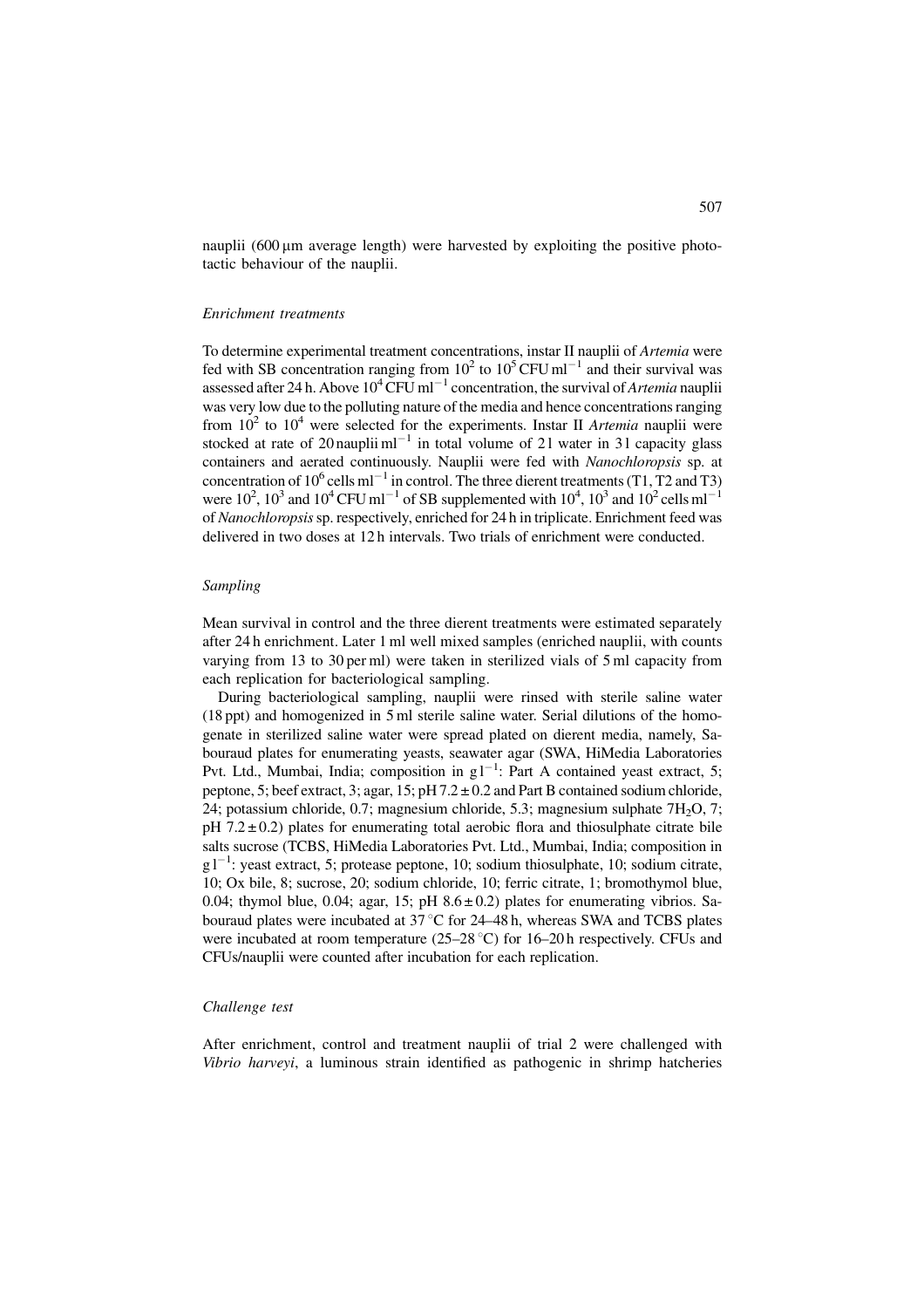(Lavilla-Pitogo et al. 1990). The identification was made based on keys provided by West and Colwell (1984). The challenge was made at a rate of  $5$  nauplii ml<sup>-1</sup> in a total of 200 ml water for 48 h in triplicate and without aeration. V. harveyi was grown in nutrient broth with NaCl enrichment (3%) and up to  $10^8$  CFU ml<sup>-1</sup> was obtained within 24 h. The concentration of *V. harveyi* dispensed was  $6.1 \times 10^6$  CFU ml<sup>-1</sup> in each challenge bottle. The survival was counted by sampling the nauplii after 24 and 48 h of challenge.

#### Statistical analysis

Treatment means were compared by one-way analysis of variance (ANOVA) and in the case of enrichment experiments, two way interactions between treatment and colony counts were made using two-way ANOVA. In case of in-homogeneity, comparisons of means were made using Duncan's multiple range test at 5% level of significance using SPSS/PC software (version 8.0).

#### **Results**

#### Standardization of SB culture for enrichment

With 10% innoculum in Sabouraud broth under constant agitation, SB grew to  $10^6$  CFU ml<sup>-1</sup> within 48–72 h. Spread plates revealed uniform o-white round colonies. The colour of the broth at this time was pale white. The Api 20C Aux coding obtained was 6000072 corresponding to SB.

# Enrichment experiment – survival of nauplii

After 24 h of enrichment, the survival of Artemia II instar nauplii was uniformly above 85% in all experimental treatments in trial 1 (Figure 1). In the same trial, the control jars showed relatively less survival and the dierence was statistically significant ( $P < 0.01$ ). The treatment T2 showed marginally higher survival than trial 1. Uniformly high survival was noticed in all treatments in trial 2 (Figure 1) and the dierences in survival means were not significant  $(P > 0.05)$ .

# Bacterial counts

Trial 1. SB counts per nauplii in treatments T1, T2 and T3 showed an increasing trend (Figure 2). At an enrichment level of  $10^4$  CFU ml<sup>-1</sup> it was possible to detect up to  $35 \times 10^2$  CFU in each nauplii in T3 treatment. Dierences in SB counts were statistically significant ( $P < 0.01$ ). CFU on TCBS agar (Figure 2) were not significantly dierent ( $P > 0.05$ ). Both yellow and green colonies were detected on

# 508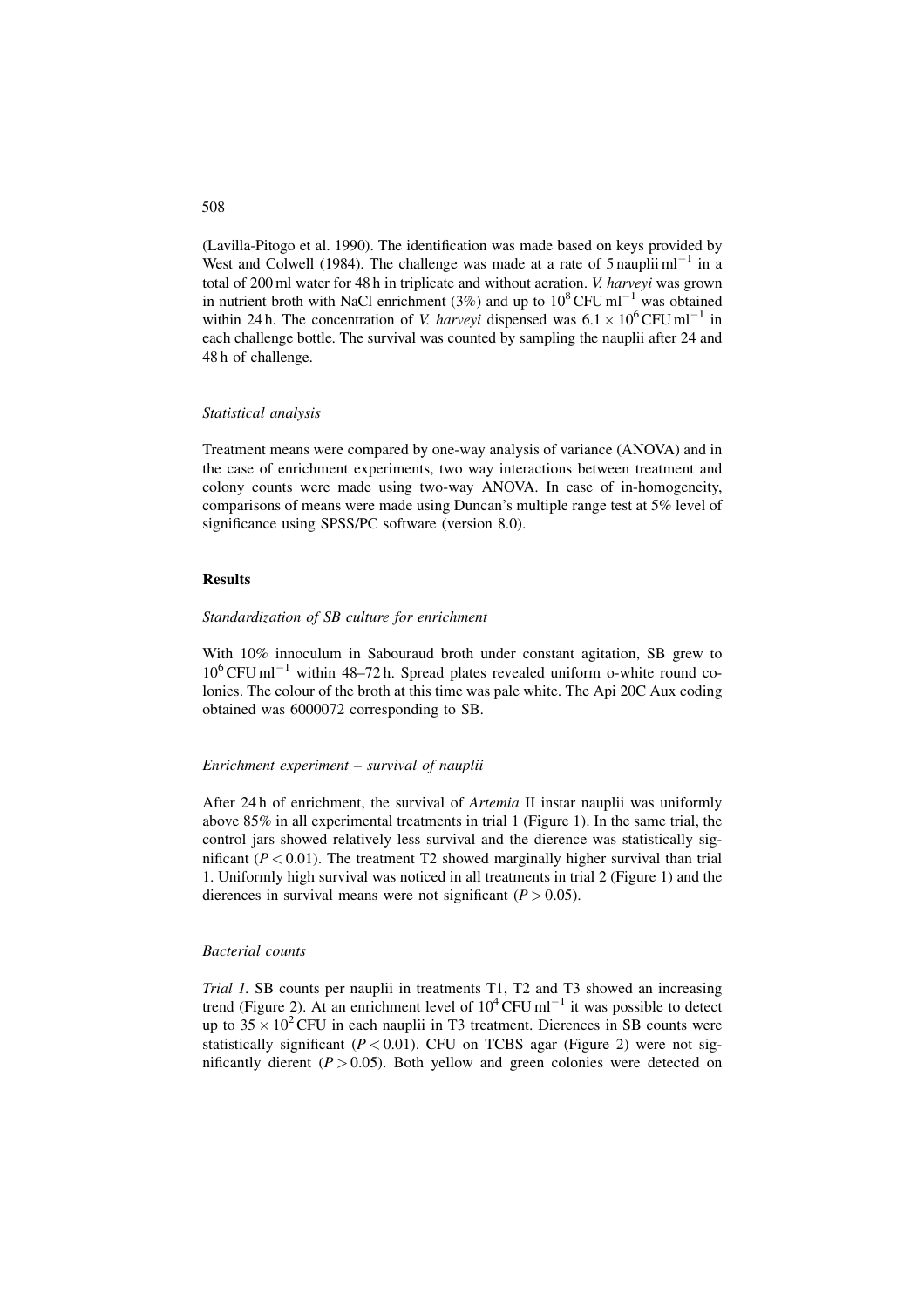

Figure 1. Survival of instar II Artemia nauplii after 24 h enrichment with SB in dierent treatments and control of trial 1 and 2. Error bars indicate standard error (SE).



Figure 2. Mean bacterial counts of yeasts (SB agar), vibrios (CFU on TCBS) and aerobic flora (SW agar) after 24 h enrichment in dierent treatments and control in trial 1. Error bars indicate SE.

TCBS agar. The total aerobic flora showed large variation between treatment and replicates (Figure 2) and the mean colony counts were not significantly ( $P > 0.05$ ) dierent.

Trial 2. In this trial also the treatments T1, T2 and T3 showed increasing level of SB counts (Figure 3). In T3 the level of SB was  $22 \times 10^2$  CFU nauplii<sup>-1</sup>. The SB counts among treatment groups were significantly  $(P < 0.01)$  dierent. Similar to trial 1, the CFU on TCBS agar were relatively low in control, T1 and T2, while it was high in T3 treatment. Both green and yellow colonies were present, and generally, yellow colonies were predominant in both control and treatments. Unlike trial 1, the total aerobic flora counted on SWA plates were significantly  $(P < 0.01)$  less in treatments T1 and T2 as compared to control and treatment T3. Many dierent types of strains were observed on SWA plates.

509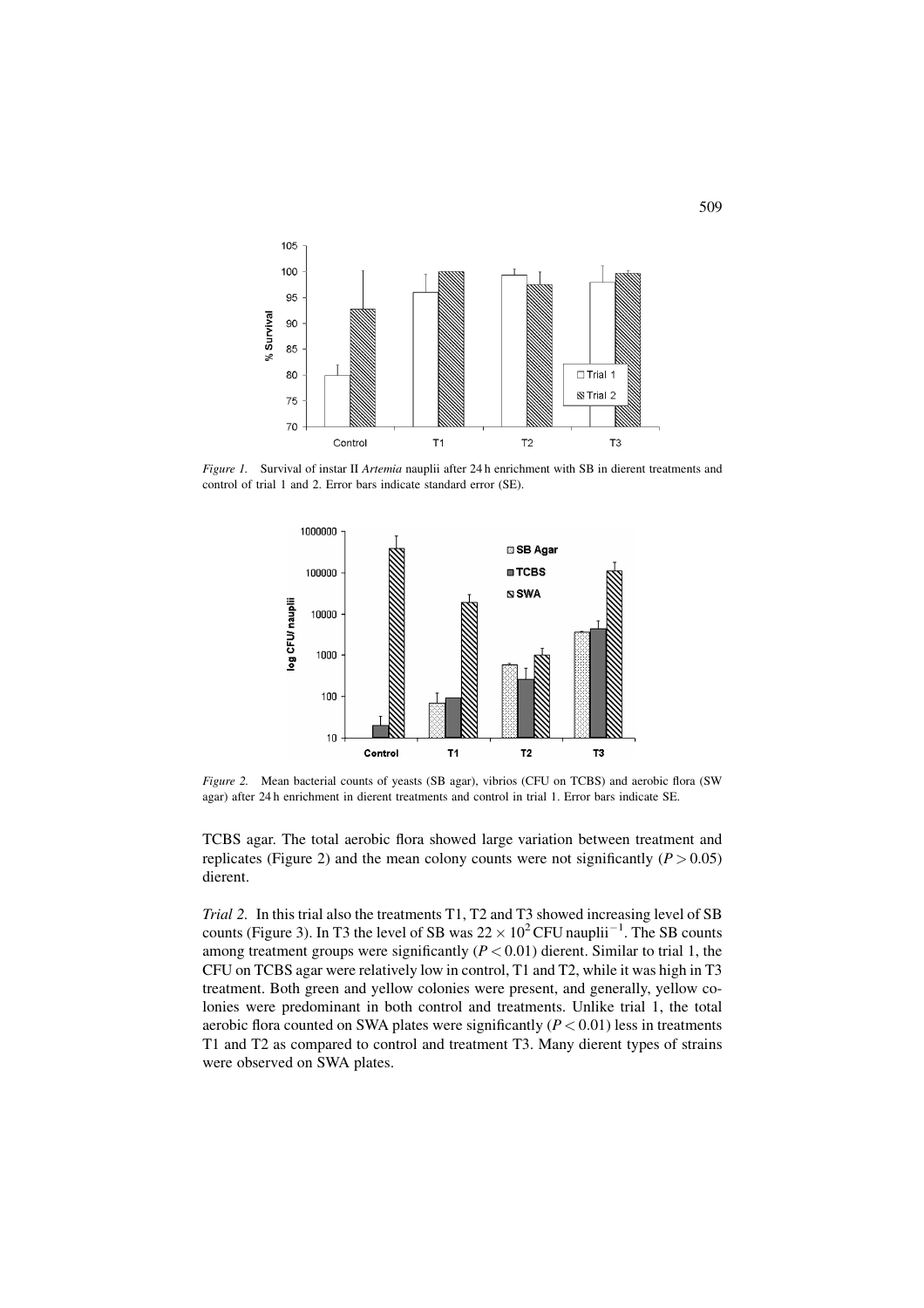

Figure 3. Mean bacterial counts of yeasts (SB agar), vibrios (CFU on TCBS) and aerobic flora (SW agar) after 24 h enrichment in dierent treatments and control in trial 2. Error bars indicate SE.

Table 1. Mean survival and SE of SB enriched II instar Artemia nauplii after challenge with the pathogen V. harveyi in 24 and 48 h. Non-identical superscripts within rows indicate significant dierences ( $P < 0.05$ ).

| Period | Control           | T1                | T <sub>2</sub>    | T <sub>3</sub>    |
|--------|-------------------|-------------------|-------------------|-------------------|
| 24h    |                   |                   |                   |                   |
| Mean   | 80.0 <sup>a</sup> | 90.7 <sup>a</sup> | 88.0 <sup>a</sup> | $96.0^{\rm a}$    |
| SE     | 16.0              | 9.4               | 6.1               | 4.0               |
| 48h    |                   |                   |                   |                   |
| Mean   | $33.4^{\rm a}$    | $32.0^{\rm a}$    | 26.7 <sup>a</sup> | 90.7 <sup>b</sup> |
| SE     | 9.4               | 10.6              | 7.4               | 4.8               |

# Challenge experiment

After challenge with the pathogen V. harveyi for 24 h, the dierences (Table 1) in mean survival among treatments were not significant ( $P > 0.05$ ). After 48 h challenge, there was considerable mortality in control and treatments T1 and T2 (less than 40% survival), while in T3 treatment mortality due to challenge was minimal (90% survival). The dierence in survival means was statistically significant  $(P < 0.01)$ .

# Discussion

Use of SB as probiotic has not been reported previously in aquatic animals. However, the beneficial eect of SB in humans and farm animals has been reported by several workers (Buts et al. 1993; McFarland and Bernasconi 1993; Czerucka et al. 1994). In the present study the use of Sabouraud agar and broth for culture of SB proved to be adequate for mass culture. Similar results were observed by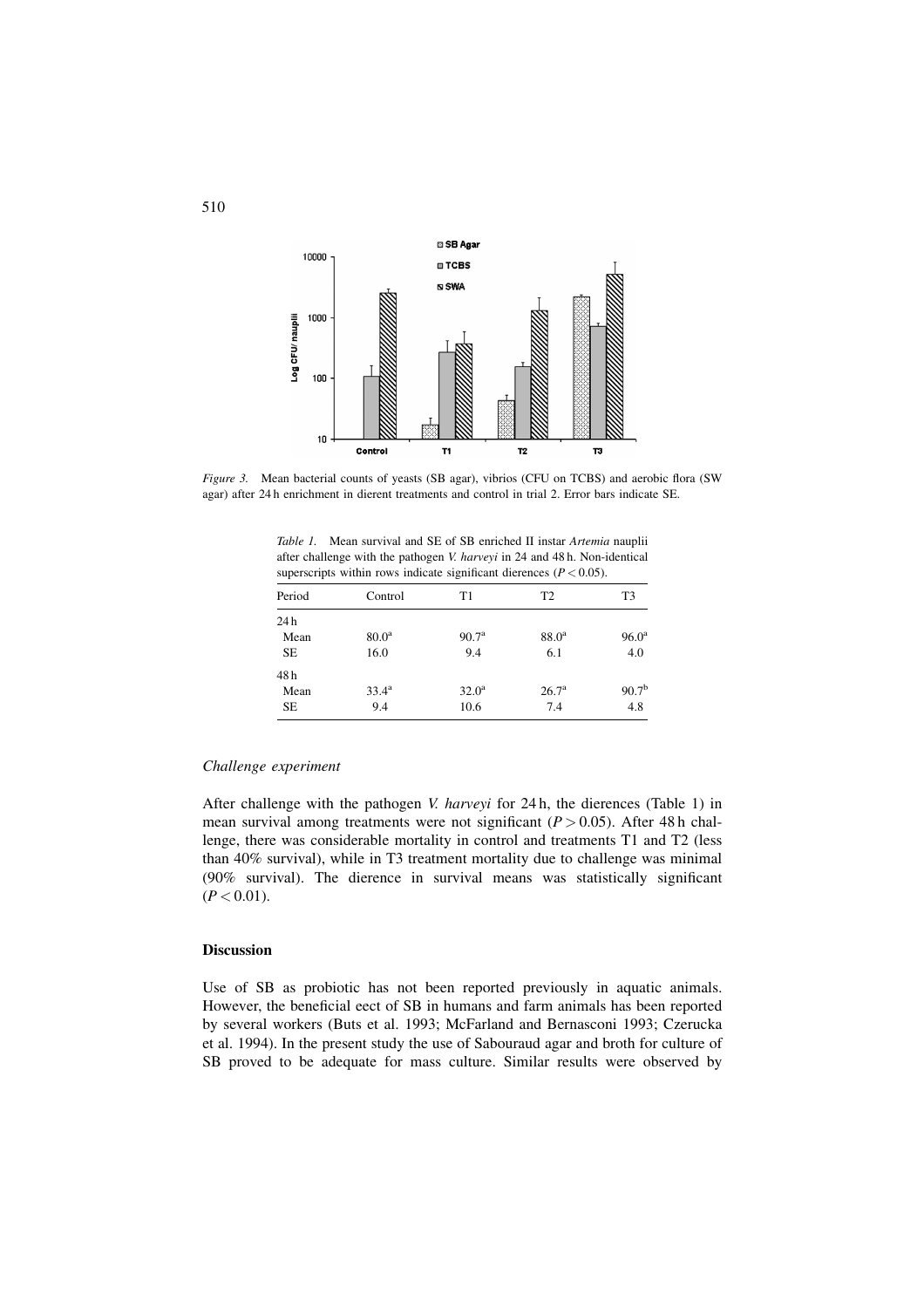Pothoulakis et al. (1993). A yeast extract–peptone–dextran medium with moderate shaking was used to obtain SB culture in good quantity by Czerucka et al. (1994). The present study shows that under tropical conditions and at  $37^{\circ}$ C luxuriant (up to  $10^6$  CFU ml<sup>-1</sup>) growth of SB was obtained within 48 to 72 h in broth culture with constant shaking. Besides, it was possible to standardize the colour of broth culture to the concentrations of CFUs. One of the primary reasons for selecting SB for use as an aquatic probiotic was that earlier reports indicated that SB has been used extensively in patients infected with V. cholera toxin (Czerucka et al. 1994). Since many of the larvae of aquatic organisms are prone to Vibrio induced mortality it was presumed that the SB colonized in the gut of the organisms could prevent action of other Vibrio toxins too. SB has also been shown to inhibit secretion induced either by cholera toxin in jejunum or enterotoxinogenous Escherichia coli in new born mice (Vidon et al. 1986). Furthermore, SB has been reported to help in the prevention of antibiotic associated diarrhoea (McFarland and Bernasconi 1993). This fact assumes significance in aquatic larval rearing where the use of antibiotics in larval rearing medium is reportedly very high (Mohamed 1995).

Artemia enrichment or bioencapsulation is widely applied in marine fish and crustacean hatcheries all over the world for enhancing the nutritional value of Artemia with essential fatty acids (Dhert et al. 1993) and for drug delivery (Aguila et al. 1994). Because of its primitive feeding characteristics, it allows a very convenient way to manipulate its biochemical composition by exploiting the non-selective feeding behaviour in instar II Artemia prior to oering them to the predator larvae. Similarly, Artemia nauplii and rotifers are also being used for the delivery of probiotics to fish larvae (Gatesoupe 1994), and shrimp larvae (Rengpipat et al. 1998). In the present study, two trials were conducted to enrich instar II Artemia nauplii wherein both control and treatments received  $10^6$  cells m $^{-1}$  of either algae or algae and yeast combined. Survival of Artemia nauplii up to 85% in all treatments was observed where as, control showed relatively less survival than treatments in both trials. Earlier, Intriago and Jones (1993) have reported that *Artemia* grown on a diet of bacteria (Flexibacter sp.) alone showed a survival of 88% from nauplii to pre-adults within 8 days.

Both control and experimental treatments in the present experiments were tested for the presence of SB colonies and the result showed that SB counts per nauplii showed an increasing trend as concentration increased, in both trials. At an enrichment level of 10<sup>4</sup> CFU ml<sup>-1</sup> it was possible to detect up to  $35 \times 10^2$  CFU nauplii<sup>-1</sup> (range  $-22 \times 10^2$  to  $37 \times 10^2$  CFU nauplii<sup>-1</sup>). In an experiment where turbot larvae were fed with LAB (lactic acid bacteria) enriched rotifers, counts of  $10^4$  to  $10^5$  CFU per turbot larvae were retrieved in the groups fed with the increasing levels of LAB (Gatesoupe 1994). But no LAB colonies were detected for control group without LAB. Higher amounts of LAB could be enriched into Artemia nauplii than SB. This could be due to the larger size of the yeast cells. Further, the duration of enrichment also determines the level of enrichment. CFU on TCBS, especially in trial-1, showed a SB dose dependant increase. A comparable increase in Vibrio counts on TCBS plates was observed in turbot larvae after 24 h enrichment as concentration of LAB increases (Gatesoupe 1994). In contrast, total aerobic flora counts in T1 and T2 in the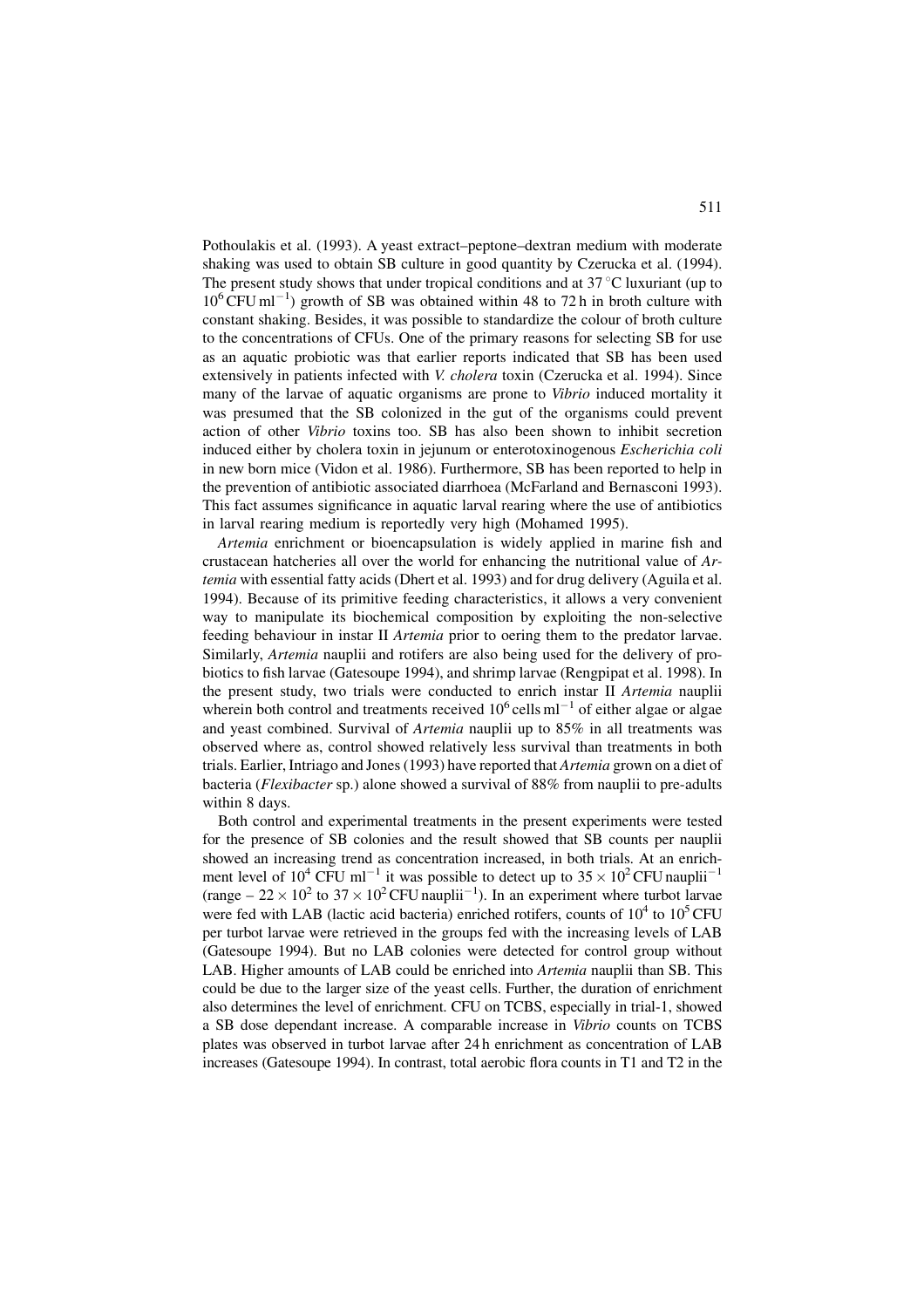present study, were significantly less compared to control and T3 in trial-2 but there was no significant dierence in trial-1. High degree of bacterial variability has been reported earlier in crustacean digestive tracts (Dempsey et al. 1989), making it dicult to draw definite conclusions.

Makridis et al. (2000) reported that it is possible after a short term incubation, to replace opportunistic bacteria present in the live food cultures with other bacteria, which persist as a dominant part of the bacterial flora of the live food (Brachionus and Artemia) for a relatively long period of time (4–24 h). In contrast, no decrease in total floral counts of cod-larvae was noticed among treatments after enrichment of LAB directly into the rearing medium (Strom and Ringo 1993). The results obtained in the present study also indicate that SB does not significantly change the composition of both vibrios and other aerobic flora in Artemia nauplii. In a study on healthy human volunteers given 1 g SB/per day no significant changes in selected population of normal colonic flora after 4–5 day exposure to the yeast was reported (Klein et al. 1993). When there is an overgrowth of pathogenic organisms, SB has been shown to reduce concentrations of several aetiological agents of diarrhoea or their associated toxins (McFarland and Bernasconi 1993). More trials have to be carried out to confirm this advantage in aquatic organisms.

When 24 h enriched nauplii of dierent treatments and control were challenged with the pathogen V. harveyi for 48 h, the results showed less than 40% survival in control, T1 and T2, compared to 91% survival in T3. However, the same challenge after 24 h did not show any significant dierence in survival. Similarly, the survival rate of turbot larvae fed with rotifers enriched with LAB and then challenged with a Vibrio pathogen for 72 h was higher than treatment without LAB (Gatesoupe 1994). According to his study, 53% survival rate was observed after 72 h of challenge in treatments of concentration between  $10^7$  and  $2 \times 10^7$  CFU ml<sup>-1</sup> LAB versus 8% for the infected control group, without LAB. In the present study, the Vibrio concentration used for the challenge was  $6.1 \times 10^6$  CFU ml<sup>-1</sup>, which is comparable to the Vibrio concentrations between  $4 \times 10^5$  and  $2 \times 10^6$  CFU ml<sup>-1</sup> used by Gatesoupe (1994). The challenge results in the present study indicate that enrichment of Artemia II instar nauplii with SB at the level of  $10^4$ CFU ml<sup>-1</sup> (T3) helped the nauplii to surmount an artificial Vibrio infection proving the probiotic value of SB in invertebrate larval rearing. The levels of enrichment in treatments T1 and T2 were not sucient to withstand the infection in 48 h. Therefore, it can be concluded that at least 2000 CFU nauplii<sup> $-1$ </sup> of SB colonies are necessary to overcome a *Vibrio* infection in Artemia nauplii.

Research in probiotics for aquaculture is at an early stage of development and much work is still needed, as the available information is inconclusive (Gomez-Gil et al. 2000). The multitude of organisms and techniques used in larviculture, in addition to the increasing number of potential probionts necessitates experimental trials in all possible host–target combinations before critical assessments can be made. Artemia metanauplii are a widely used live feed organism in larviculture and have the potential to be used as a means for probiotic feeding of active prey-capturing larvae.

In conclusion, this study shows for the first time that the yeast SB a universally used probiotic in higher animals, is equally eective in an aquatic live feed organism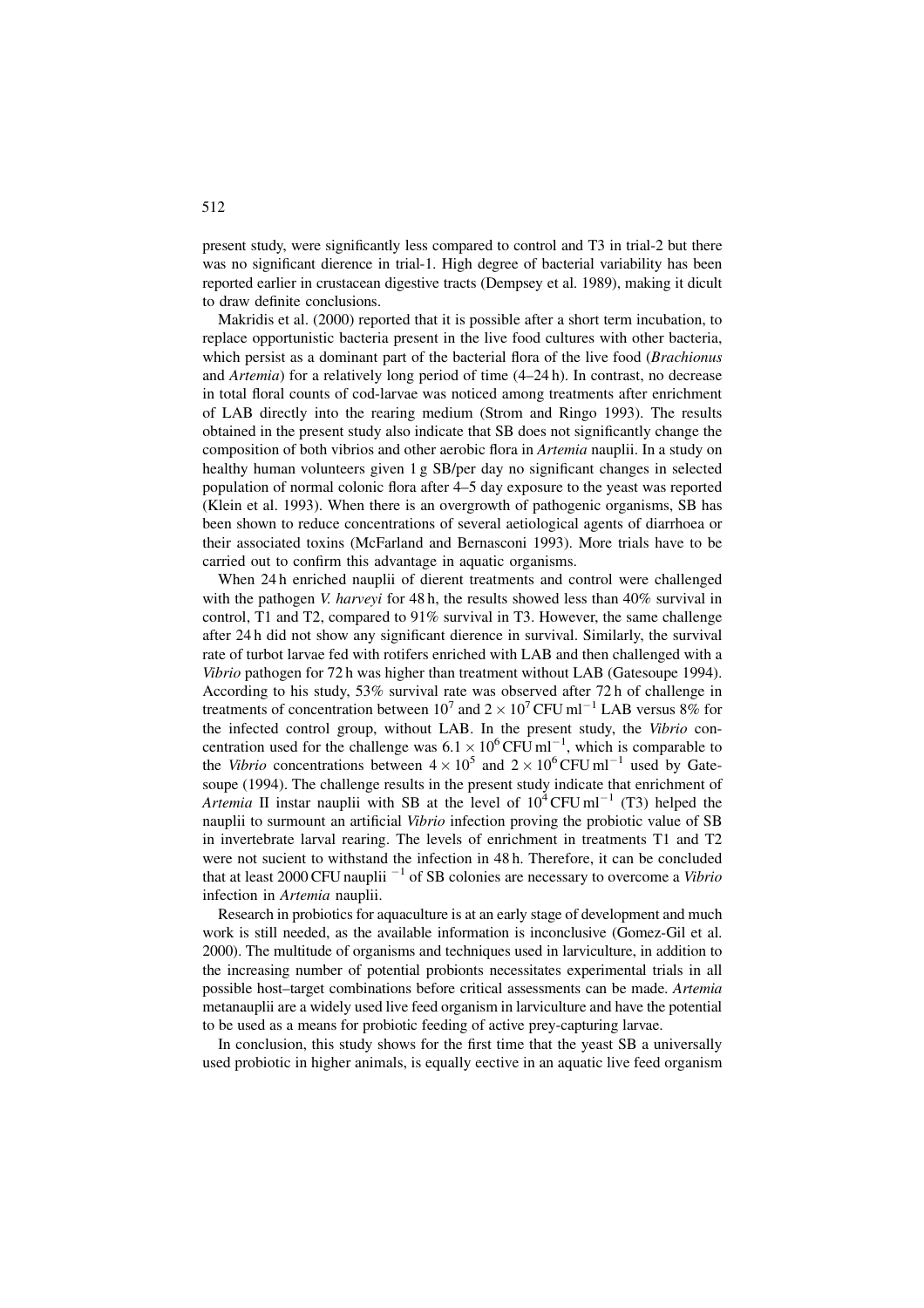like Artemia nauplii to overcome Vibrio infections. Besides at an enrichment level of  $10^4$  CFU ml<sup>-1</sup> these *Artemia* nauplii can be used as a vehicle to deliver probiotic to other aquatic larvae feeding on them.

#### Acknowledgements

The authors are grateful to the International Foundation for Science, Sweden for a research grant (A-2713/1) with which this work was carried out. They are thankful to Dr. F.J. Gatesoupe, IFREMER, Brest, France for providing gelatine capsules of the probiotic yeast. Dr. I.S.B. Singh, CUSAT, Cochin kindly provided the pathogenic strain and helped to identify it. We also thank Dr. K.K. Appukuttan, CMFRI, Cochin and two anonymous reviewers for critical comments on the manuscript.

# References

- Aguila A.A., Mansir A.T. and Manriquez A.R. 1994. Using brine shrimp as a drug carrier for therapeutic applications in aquaculture. Aquacult. Eng. 13: 301–309.
- Buts J.-P., Corthier G. and Delmee M. 1993. Saccharomyces boulardii for Clostridium dicile associated enteropathies in infants. J. Pediatr. Gastroenterol. Nutr. 16: 419–425.
- Campbell R., Adams A., Tatner M.F., Chair M. and Sorgeloos P. 1993. Uptake of Vibrio anguillarum vaccine by Artemia salina as a potential oral delivery system to fish fry. Fish Shellfish Immun. 3: 451–459.
- Czerucka D., Rouse I. and Rampal P. 1994. Saccharomyces boulardii inhibits secretagogue mediated adenosive 3'-5'-cyclic monophosphate induction in intestinal cells. Gastroenterology 106: 65-72.
- Dempsey A.C., Kitting C.L. and Rosson R.A. 1989. Bacterial variability among individual penaeid shrimp digestive tracts. Crustaceana 56: 267–278.
- Dhert J., Lavens P. and Sorgeloos P. 1993. Preparation and use of Artemia as food for shrimp and prawn larvae. In: CRC Handbook in Mariculture, Vol. 1. Crustacean Aquaculture. McVey J. (ed) CRC Press, Boca Raton, Florida, USA, pp. 61–63.
- Dixon B.A., Van Pucke S.O., Chair M., Demasque M., Nelis H.J., Sorgeloos P. and De Leenheer A.P. 1995. Bioencapsulation of the antibacterial drug safrafloxacin in nauplii of the brine shrimp Artemia franciscana. J. Aquat. Anim. Health 7: 42–45.
- Gatesoupe F.J. 1991. Managing the dietary value of Artemia in larval turbot, Scophthalmus maximus: the eect of enrichment and distribution techniques. Aquacult. Eng. 10: 111–119.
- Gatesoupe F.J. 1993. *Bacillus* sp. spores as food additive for the rotifer *Brachionus plicatilis:* improvement of their bacterial environment and their dietary value for larval turbot, Scophthalmus maximus L. In: Kaushik S.J. and Luque P. (eds) Fish Nutrition in Practice. Vol. 61. INRA, Paris, France, Les Colloques, pp. 561–568.
- Gatesoupe F.J. 1994. Lactic acid bacteria increase the resistance of turbot larvae, Scophthalmus maximus, against pathogenic Vibrio. Aquat. Living Resour. 7: 277–282.
- Gomez-Gil B., Roque A. and Turnbull J.F. 2000. The use and selection of probiotic bacteria for use in the culture of larval aquatic organisms. Aquaculture 191: 259–270.
- Intriago P. and Jones D.A. 1993. Bacteria as food for Artemia. Aquaculture 113: 115–127.
- Klein S.M., Elmer G.W., McFarland L.V., Surawicz C.M. and Levy R.H. 1993. Recovery and elimination of the biotherapeutic agent, Saccharomyces boulardii, in healthy human volunteers. Pharmaceut. Res. 10: 1615–1619.
- Lavens P. and Sorgeloos P. 1986. Manual on the production and use of live food for aquaculture. FAO Fish. Tech. Pap. 361, 295 pp.